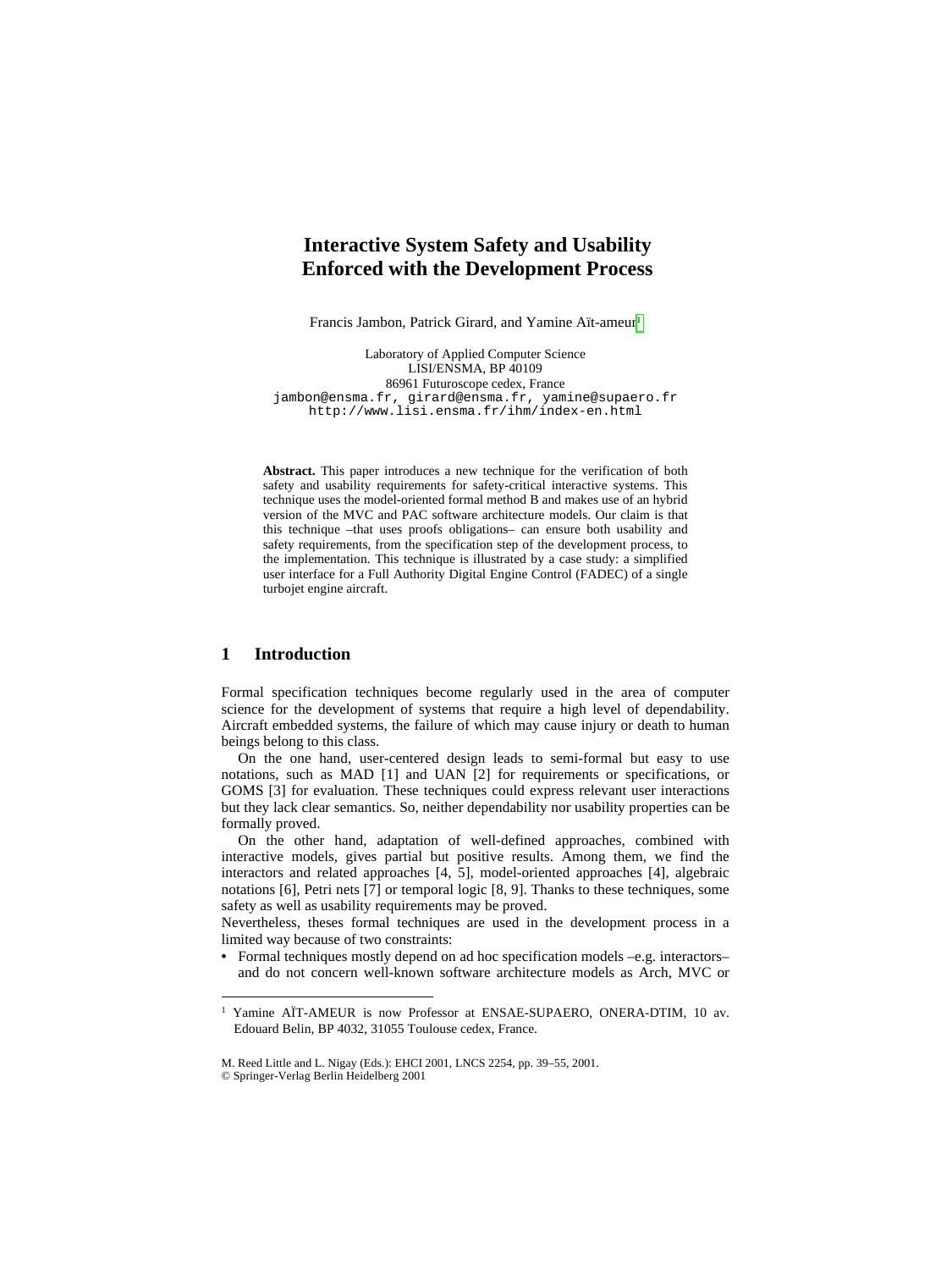PAC. As a consequence, these unusual models make the specification task hard to use by most user interfaces designers.

• Few of these formal techniques can preserve formal semantics of the requirements from the specification to the implementation steps. Most of them can prove ergonomic properties at the specification level only. So, it cannot be proved that the final software is exactly what has been specified.

This article focuses on the B method [10, 11]. On the one hand, compared to VDM and Z, it makes possible the definition of a constructive process to build whole applications, with the respect of all the rules by the use of a semi-automatic tool [12]. On the other hand, the interactive system can be specified with respect to well-known software architecture models as Arch [13]. In this paper, we will show how the B method can be used to specify a critical system, the FADEC user interface case study, and how dependability as well as user interface honesty can be proved.

This work may be considered as a new step towards the definition of an actual interactive development method based on formal approaches. Our first results [13, 14] focus on low-level interaction mechanisms, such as mouse and window control. We showed that the B method might be used with profit in interactive development. Our aim in this article is to apply the method on critical systems for two main reasons. First, we believe that critical systems are applications of primary importance for safe methods. In addition, critical systems introduce special needs in terms of flow of control. So, we focus on two main points: (1) how can the specification of both critical systems and the B method influence software architecture –e.g. how B method constraints can be interpreted into well known HCI approaches– and (2) what are the benefits of using the B method for the specification process of critical systems.

The paper is organized as follows: in section 2, the B method is presented, and some previous results in applying formal approaches in HCI context are briefly summarized. In section 3, a study upon architecture models suitable for both critical systems and the B method is detailed. Last, the fourth section describes the specification of the case study and explains how the safety and usability requirements can be formally checked.

### **2 The B Method and Interaction Properties [14]**

The B method allows the description of different modules, i.e., abstract machines that are combined with programming in the large operators. This combination enables designers to build incrementally and correctly –once all the proof obligations are proved– complex systems. Moreover, the utmost interest in this method, in our case, is the semi-automatic tool it is supported by.

### **2.1 The Abstract Machine Notation**

The abstract machine notation is the basic mechanism of the B method. J.-R. Abrial defined three kinds of machines identified by the keywords MACHINE, REFINEMENT and IMPLEMENTATION. The first one represents the high level of specification. It expresses formal specification in a high abstract level language. The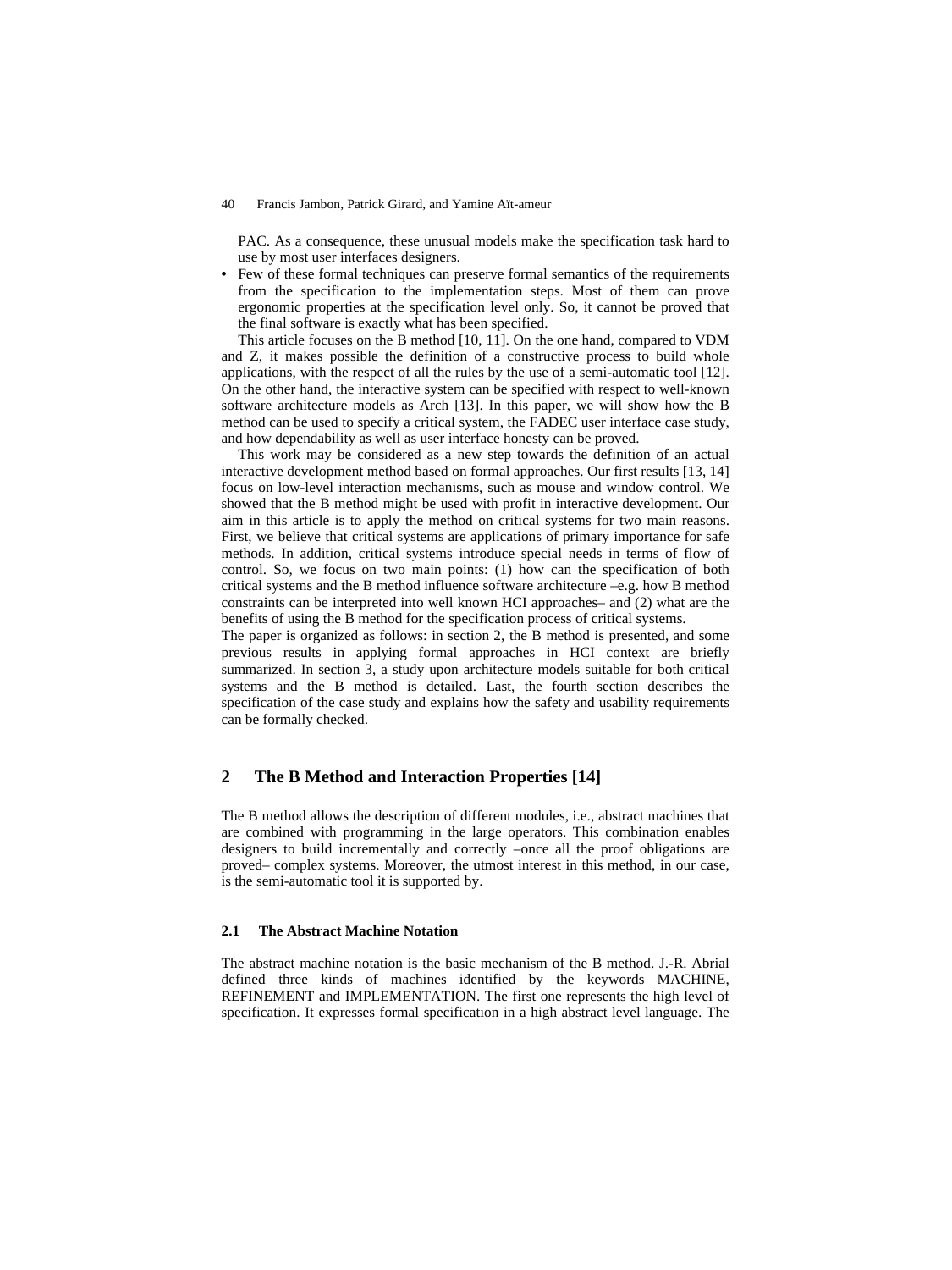second one defines the different intermediate steps of refinement and finally the third one reaches the implementation level. Do note that the development is considered to be correct only when every refinement is proved to be correct with respect to the semantics of the B language. Gluing invariant between the different machines of a development are defined and sets of proof obligations are generated. They are used to prove the development correctness.

A theorem prover including set theory, predicates logic and the possibility to define other theories by the user, achieves the proof of these proof obligations. The proving phase is achieved either automatically, by the theorem prover, or by the user with the interactive theorem prover. The model checking method, which is known to be often overwhelmed by the number of states that are needed to be computed is not used in the present version of the B tool [12].

#### **2.2 Description of Abstract Machines**

J.-R. Abrial described a set of relevant clauses for the definition of abstract machines. Depending on the clauses and on their abstraction level, they can be used at different levels of the program development. In this paper, a subset of these clauses has been used for the design of our specifications. We will only detail these clauses. A whole description can be found in the B-Book [10]. The typical B machine starts with the keyword MACHINE and ends with the other keyword END. A set of clauses can be defined in between. In our case, these clauses appear in the following order:

- − INCLUDES is a programming in the large clause that allows to import instances of other machines. Every component of the imported machine becomes usable in the current machine. This clause allows modularity capabilities.
- USES has the same modularity capabilities as INCLUDES except that the OPERATIONS of the used machines are hidden. So, the imported machine instances cannot be modified.
- − SETS defines the sets that are manipulated by the specification. These sets can be built by extension, comprehension or with any set operator applied to basic sets.
- − VARIABLES is the clause where all the attributes of the described model are represented. In the methodology of B, we find in this clause all the selector functions which allow accessing the different properties represented by the described attributes.
- INVARIANT clause describes the properties of the attributes defined in the clause VARIABLES. The logical expressions described in this clause remain true in the whole machine and they represent assertions that are always valid.
- − INITIALISATION clause allows giving initial values to the VARIABLES of the corresponding clause. Do note that the initial values must satisfy the INVARIANT clause predicate.
- − OPERATIONS clause is the last clause of a machine. It defines all the operations functions and procedures– that constitute the abstract data type represented by the machine. Depending on the nature of the machine, the OPERATIONS clause authorizes particular generalized substitutions to specify each operation. The substitutions used in our specifications and their semantics is described below.

Other syntax possibilities are offered in B, and we do not intend to review them in this article, in order to keep its length short enough.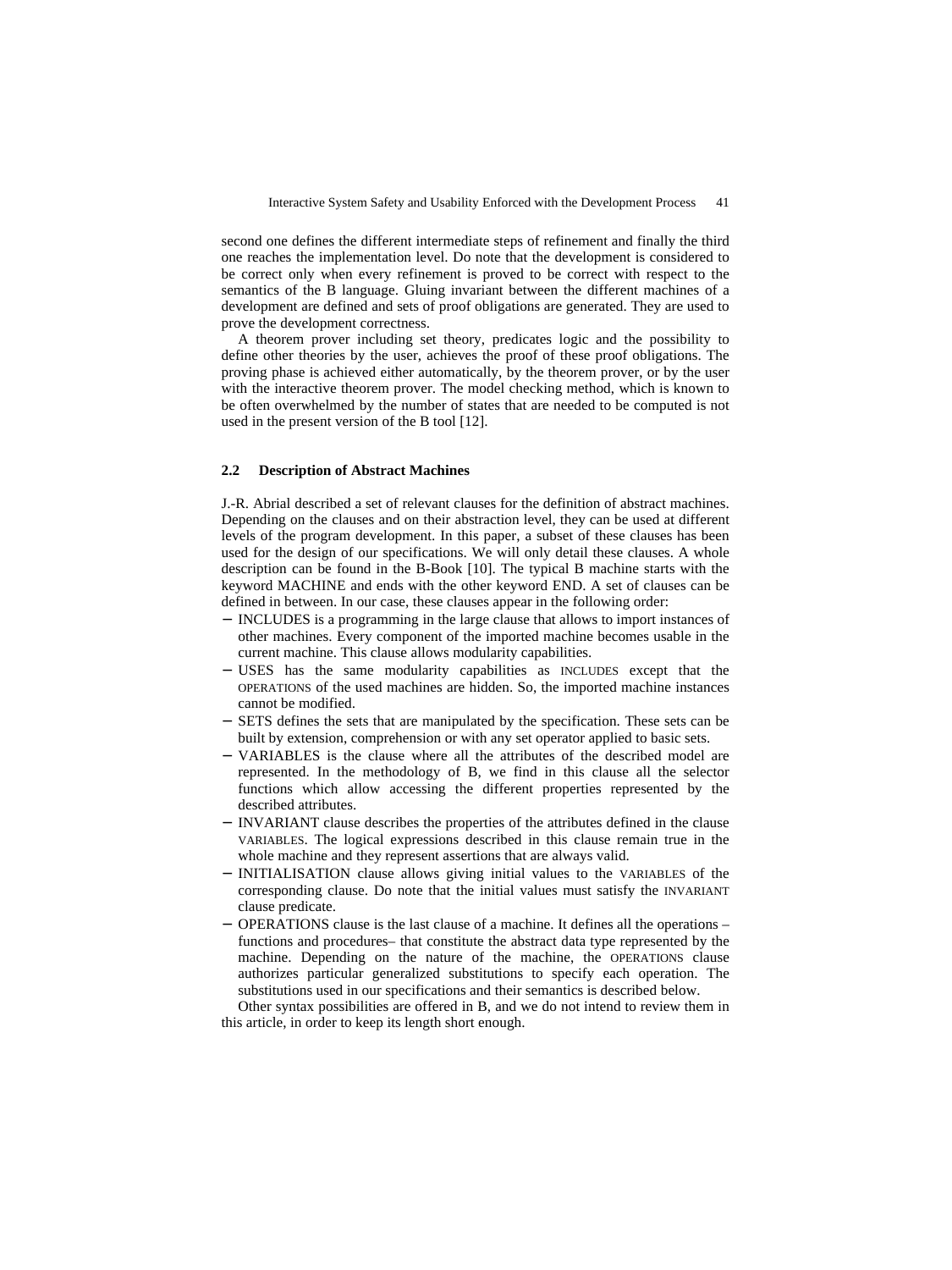#### **2.3 Semantics of Generalized Substitutions**

The calculus of explicit substitutions is the semantics of the abstract machine notation and is based on the weakest precondition approach of Dijkstra [15]. Formally, several substitutions are defined in B. If we consider a substitution S and a predicate P representing a postcondition, then [S]P represents the weakest precondition that establishes P after the execution of S. The substitutions of the abstract machine notation are inductively defined by the following equations. Do notice that we restricted ourselves to the substitutions used for our development. The reader can refer to the literature [10, 11] for a more complete description:

 $[SKIP]P \Leftrightarrow P$  (1)

$$
[S1 \parallel S2]P \Leftrightarrow [S1]P \wedge [S2]P \tag{2}
$$

$$
[PRE E THEN S END]P \Leftrightarrow E \wedge [S]P \tag{3}
$$

[ANY a WHERE E THEN S END]P 
$$
\Leftrightarrow \forall
$$
 a (E  $\Rightarrow$  [S]P) (4)

#### [SELECT P1 THEN S1 WHEN P2 THEN S2 ELSE S3 END]P  $\Leftrightarrow$ (P1⇒[S1]P) ∧ (P2⇒[S2]P) ∧ ((¬P1 ∧ ¬P2)⇒[S3]P) (**5**)

$$
[x:=E]P \Leftrightarrow P(x/E) \tag{6}
$$

The substitution (6) represents the predicate P where all the free occurrences of x are replaced by the expression E. Do notice that when a given substitution is used, the B checker generates the corresponding proof obligation, i.e., the logical expression on the right hand side of the operator "⇔". This calculus propagates a precondition that must be implied by the precondition set by the user. If not, then the user proves the precondition or modifies it. For example, if E is the substitution [x+1] and P the predicate  $x \neq 2$ , the weakest precondition is  $x \neq 1$ .

#### **2.4 Interaction Properties**

Proving interaction properties can be achieved by the way of *model checking* or *theorem proving* [16]. Theorem proving is a deductive approach to the verification of interactive properties. Unless powerful theorem provers are available, proofs must be made "by hand". Consequently, they are hard to find, and their reliability depends on the mathematical skills of the designer. Whereas model checking is based on the complete verification of a finite state machine, and may be fully automated. However, one of the main drawbacks of model checking is that the solution may not be computed due to the high number of states [16]. The last sessions of EHCI as well as DSV-IS show a wide range of examples of these two methods of verification.

For instance, *model checking* is used by Palanque et al. who model user and system by the way of object-oriented Petri nets –ICO– [17]. They argue that automated proofs can be done to ensure first there is no cycle in the task model, second a specific task must precede another specific task (*enter\_pin\_code* and *get\_cash* in the ATM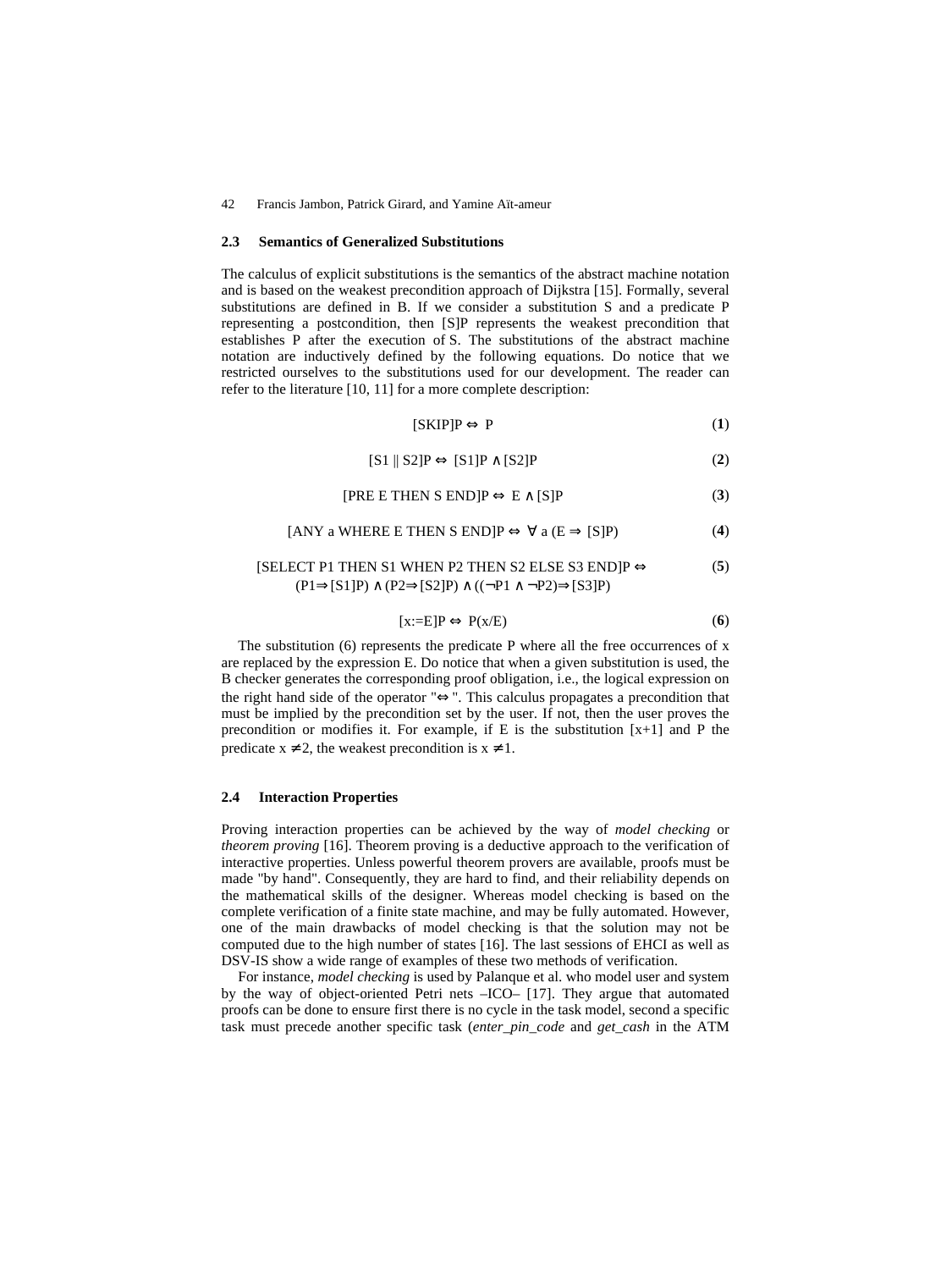example) and third the final functional core state is the final user task (*get\_cash* and *get\_card*). These proofs are relative to reachability. Furthermore, Lauridsen uses the RAISE formalism to show that an interactive application –functional core, dialogue control and logical interaction– can be built using translations from the functional core adapter specification [18]. Then, Lauridsen shows that his refinement method can prove interaction properties as predictability, observability, honesty, and substitutivity.

In the meantime, Paternó and Mezzanotte check that unexpected interaction trajectories expressed in a temporal logic –ACTL– cannot be performed by the user. The system –a subset of an air traffic control application– is modeled by interactors specified with LOTOS [19]. Brun et al. use the translation from a semi-formal taskoriented notation –MAD– [1] to a temporal logic –XTL– [8] and prove reachability [20].

Our approach in this article –with the B method– deals with the first method, i.e., *theorem proving*. Yet, the method does not suffer from the main drawbacks of theorem proving methods, i.e., proving all the system "by hand". In our former studies [13, 14], about 95% of the proofs obligations, regarding *visibility* or *reachability*, were automatically proved thanks to the "Atelier B" tool. Our present work –the FADEC user interface specification– has been successfully and fully automatically proved. All proof obligations, regarding *safety* and *honesty*, have been distributed in the separate modules of the system specification, as we will see later on.

Moreover, since the specification is incrementally built, the proofs are also incrementally built. Indeed, compositionality in B ensures that the proofs of the whole system are built using the ones of the subsystems. This technique simplifies considerably the interaction property verifications. And then, this incremental conception of applications asserts that the proofs needed at the low-level B-machines of the application, i.e. the functional core, are true at the higher levels, i.e. the presentation. So, the *reliability* is checked by construction.

### **3 The FADEC Case Study and Its Software Architecture**

A FADEC (Full Authority Digital Engine Control) is an electronic system that controls all the crucial parameters of aircraft power plants. One of the system roles is to lower the cognitive load of pilots while they operate turbojet engines, and to reduce the occurrence of pilot errors.

Our case study focuses on the startup and the shutdown procedures of a single turbojet engine aircraft. In our scenario, the pilot controls the engine ignition –off, start, run– and the fuel valve –closed, open. The engine states can be perceived via the fuel pressure –low, normal, high– and the engine temperature –low, normal, high. The system interface is composed of lights and push buttons. The interface layout adopts the *dark cockpit philosophy* which minimizes distracting annunciation for pilots, i.e. only abnormal or transition states are visible. So, the normal parameters of the engine during flight do not light up any interface lights.

In this section, we start with an analysis of constraints imposed by the B language over architecture design. Secondly, we explain why "pure" MVC and PAC models fail against B requirements. Lastly, we describe our hybrid model, named CAV.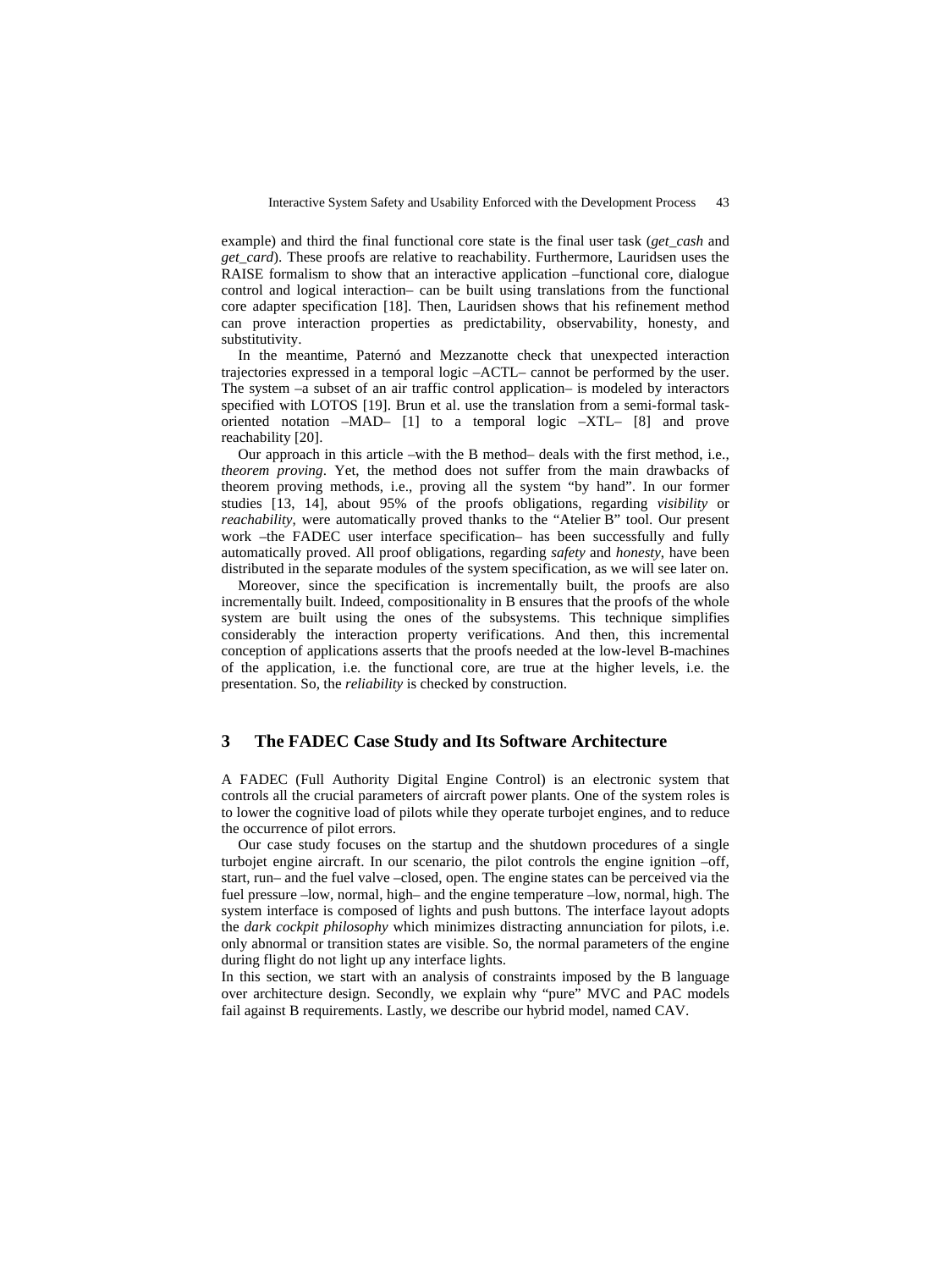#### **3.1 Rules for B Architecture Design**

Our case study belongs to the safety-critical interactive-system category. More precisely, as in common interactive systems, the user controls the software system, but, as a reactive system, a third part, that evolves independently from both the software system and the user, must also control the system. In first approximation, the software may be modeled as a unique view that displays some functional core under a specific interactive control. Our first idea for designing such a system was to use a well-known multi-agent model, such as MVC or PAC, because acceptability of formal methods is greatly influenced by using domain standard methods.

The interactive system specifications must however stay in the boundaries of the B language constraints. We selected three kinds of constraints that relate to our purpose. These main constraints are:

- 1. Modularity in the B language is obtained from the inclusion of abstract machine instances –via the INCLUDES clause– and, according to the language semantics, all these inclusions must form a tree.
- 2. The substitutions used in the operations of abstract machines are achieved in parallel. So, two substitutions –or operations– used in the same operation cannot rely on the side-effects of each other. So, they are not allowed on the abstract machines specifications.
- 3. Interface with the external world, i.e. the user actions as well as the updates of system state must be enclosed in the set of operations of a single abstract machine.

#### **3.2 Classical Multi-agent Architecture Models**

As we explained in the upper section, our first impulse was to apply directly a classical multi-agent approach to our problem. Nevertheless, we discovered rapidly that none of them could be used without modification. In this section, we briefly describe MVC and PAC architecture models and relate how they are inappropriate.

**MVC** is an acronym for "Model, View, Controller". It is the default architecture model for the Smalltalk language [21], and became the first agent-based model for HCI. This model splits the responsibility for user interface into autonomous agents that communicate by messages, and are divided into three functional perspectives: *Model* stands for application data, and their access. It is the only object that is allowed to communicate with other *Model* objects. *View* is in charge of graphical outputs. It gives the external representation of the domain data, using *Model* objects services to extract the data to be presented. It also presents the perceivable behavior of the agent. This separation between *Model* and *View* allows a *Model* to own several *Views*. Lastly, *Controller* is responsible for inputs, and for making perceivable the behavior of the agent. It also manages the interactions with the other *Controllers*.

When the user gives some input, the associated *Controller* triggers a *Model* function. Then, the *Model* sends a message to all its *Views* to inform them for a change. Each *View* may request for the new state of the *Model*, and can refresh the graphical representation if needed.

The main problem with MVC is the double link between the *View* and the *Model*. This point violates the first rule we identified, which concerns B abstract machine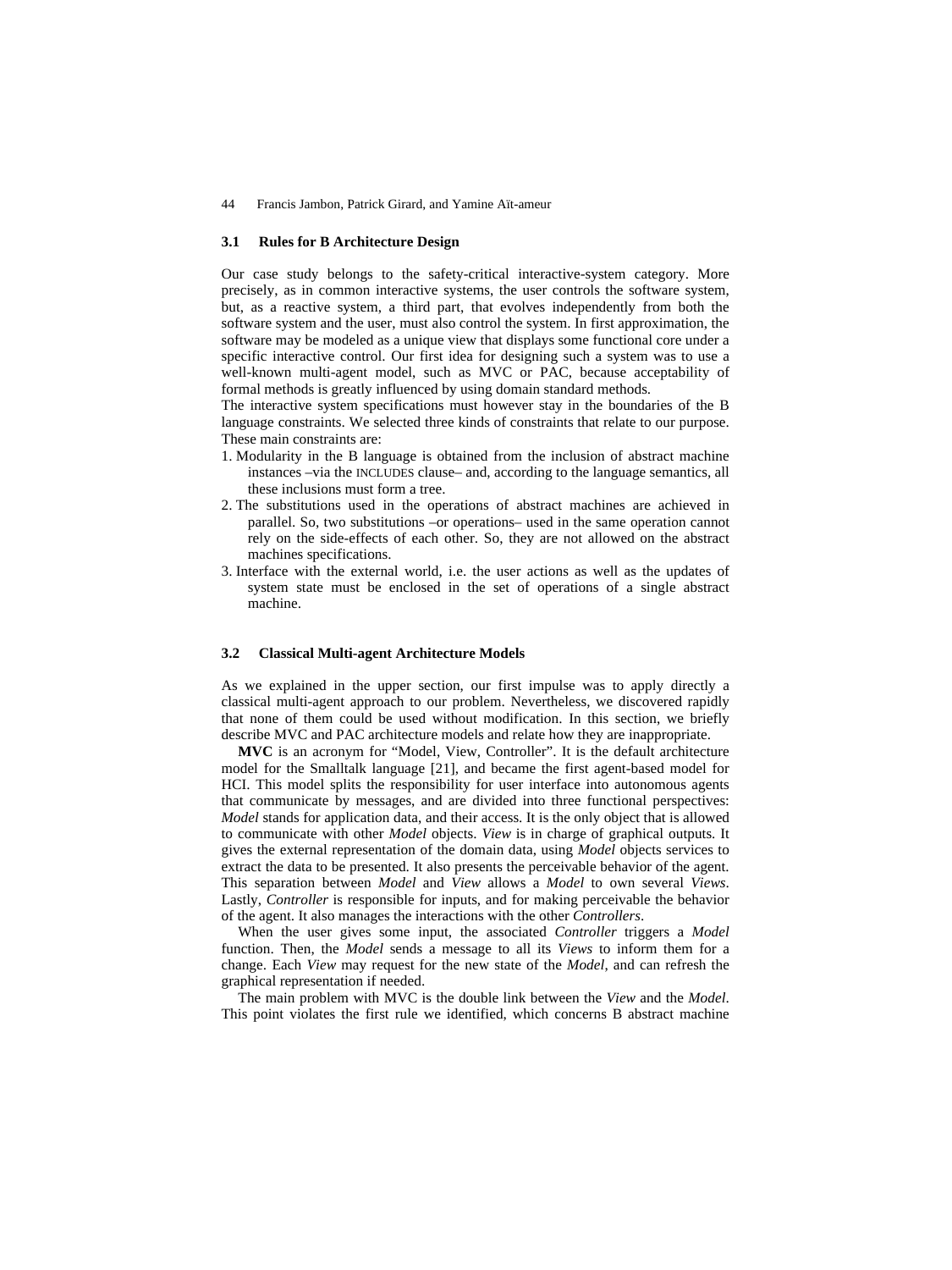inclusion order. More precisely, the *Model* cannot access the *View* –for sending it a message– if the *View* must ask the *Model* for data to be visualized.



**Fig. 1.** The three components of the Model-View-Controller software architecture model

The **PAC** model, for "Presentation, Abstraction, Control" was proposed in 1987 by J. Coutaz [22]. Opposed to MVC, it is absolutely independent from languages. Agents are made of facets, which express complementary and strongly coupled computational services. The *Presentation* facet gives the perceivable input and output behavior of the object. The *Abstraction* facet stands for the functional core of the object. As the application itself is a PAC agent, no more component represents the functional core. There is no application interface component. The *Control* facet insures coherency between *Presentation* and *Abstraction*. It solves conflicts, synchronizes the facets, and refreshes the states. It is also takes charge of communication with other agents –their *Control* facets. Lastly, it controls the formalism transformations between abstract and concrete representations of data.

The PAC model gives another dimension as interactive objects are organized in hierarchies. Communication among the *Control* facets in the hierarchy is precisely defined. Modification to an object may lead its *Control* facet to signal this modification to the *Control* facet of parent object, which may in turn communicate this modification to its siblings. This allows all the parts of the application to correctly refresh. We believe that this precise point –i.e. the honesty property– may be directly addressed in a B development. It is the basis for the refinement steps we intend to conduct.



**Fig. 2.** The three facets of the Presentation-Abstraction-Control software architecture model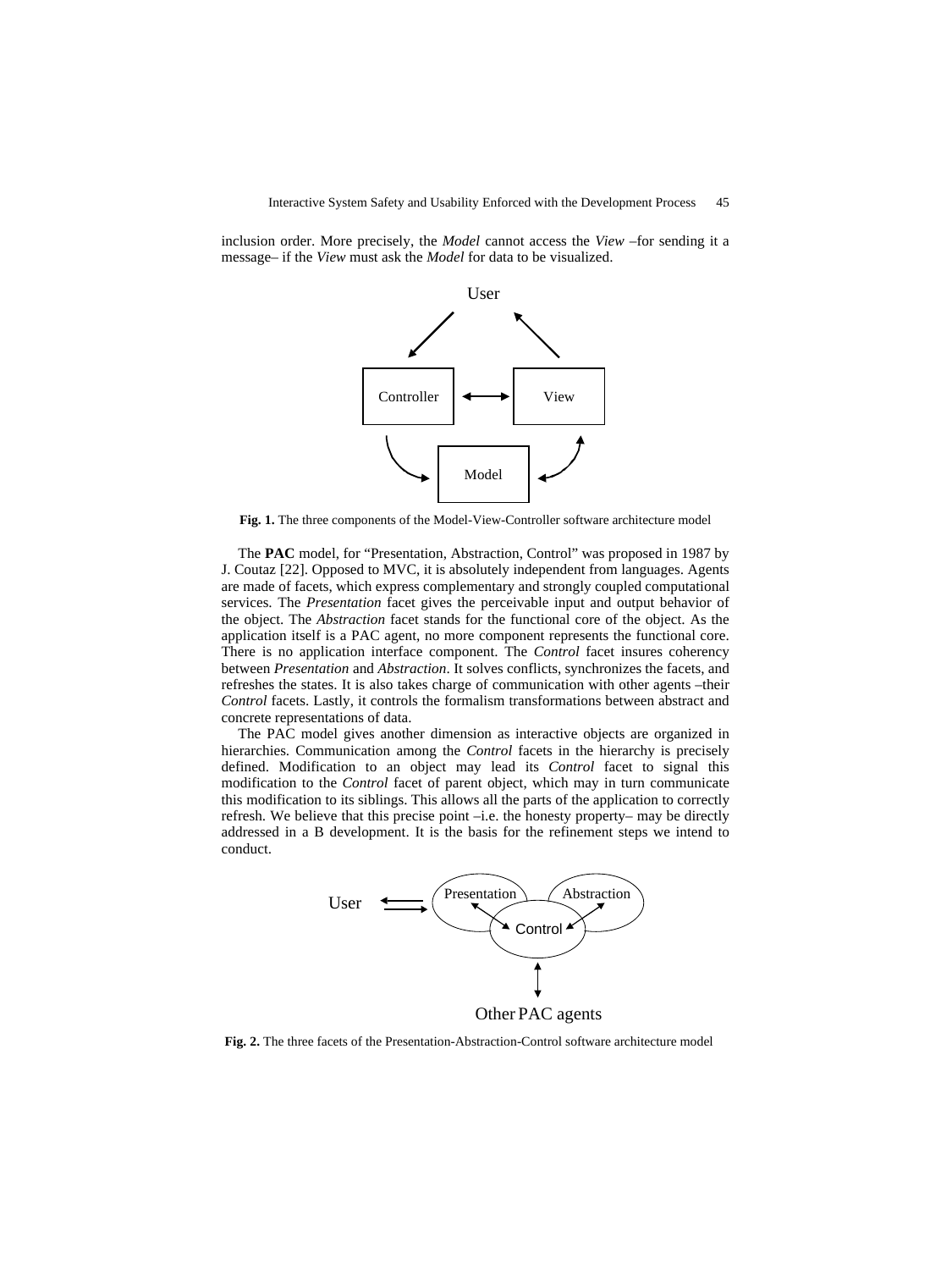PAC solves the problem of MVC, because the *Control* facet is the only responsible for synchronizing the other two facets. Unfortunately, PAC does not respect the third rule on a unique entry point. In classical interactive systems, the unique entry point is the user. So, the *Presentation* facet may be considered as the unique entry point of the program. But, in safety critical systems, the reactive system itself is another external entity that must be taken into account. For that purpose, the presentation facet does not seem to be a good candidate.

#### **3.3 The Hybrid CAV Model (Control-Abstraction-View)**

We propose an hybrid model from MVC and PAC to solve this problem. The model uses the external strategy of MVC: the outputs of the system are devoted to a specific abstract machine –the *View*– while inputs are concerned by another one –the *Control*– that also manages symmetrical inputs from the reactive system which is directed by the third abstract machine –the *Abstraction*. The *Control* machine synchronizes and activates both *View* and *Abstraction* machines in response to both user and aircraft events, though assuming its role of control.

To limit exchanges between control and the two other components, a direct link is established between the *View* and the *Abstraction*, to allow the former to extract data from the latter. This point is particularly important in the B implementation of this model, because of the second rule we mentioned upper, that enforces to pay particular attention to synchronization problems between machines. This last point is mainly discussed in the following section.



**Fig. 3.** The three components of the Control-Abstraction-View software architecture model

## **4 The FADEC User Interface Specification in B**

In this section, we detail the development process we used for the case study, and we focus on HCI requirement satisfaction. The first step consists in modeling the FADEC, using the CAV architecture model we described in the previous section. The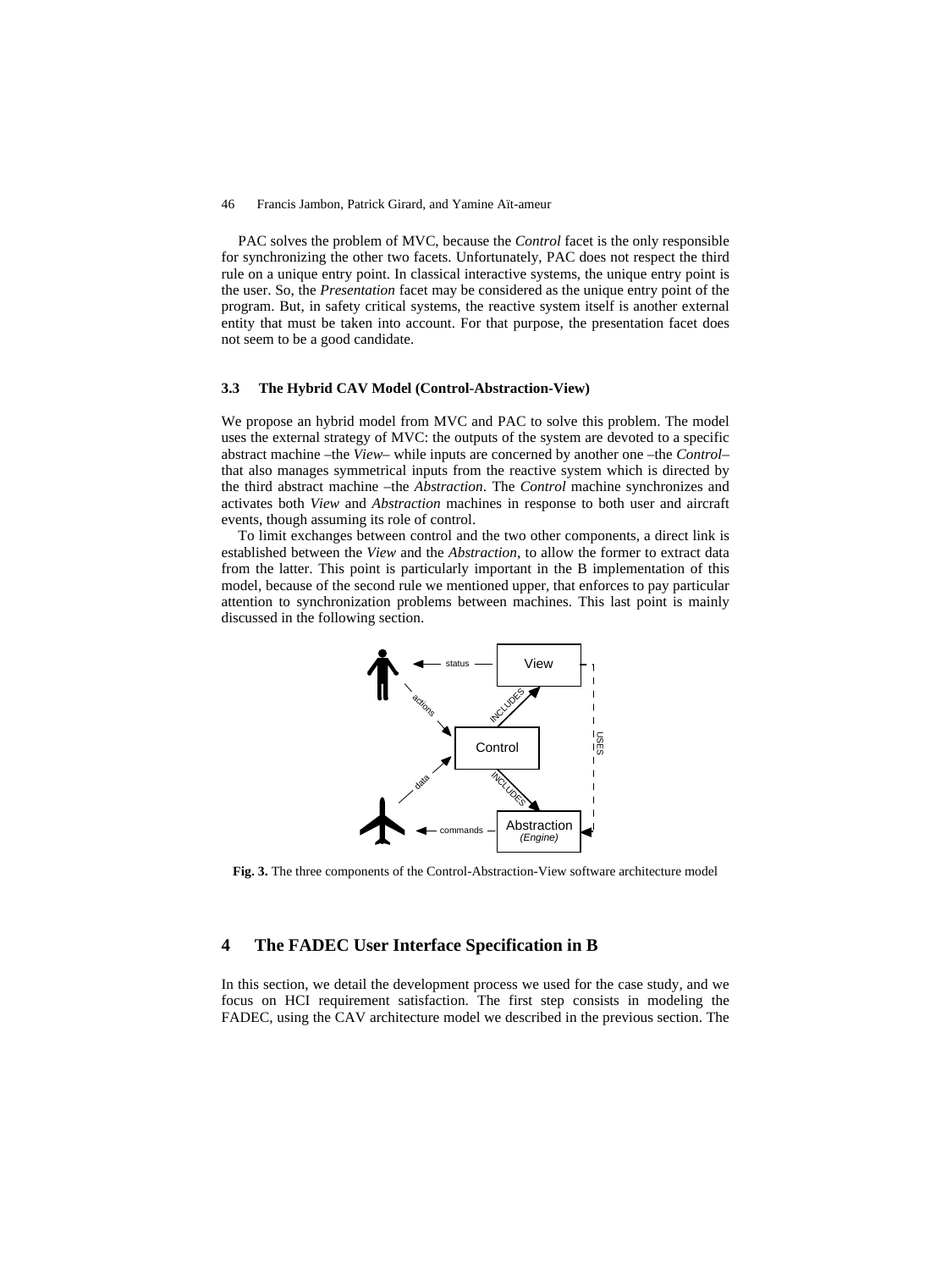second step concentrates on safety requirements, that concerns inputs. The third step pays attention to honesty property, mainly outputs. Lastly, we illustrate the expressive power of the B method with iterative resolution of side effects on our specification.

Two kinds of requirements must be fulfilled:

- The system must be safe, i.e. the pilot must not be able to damage the engine. For example, the fuel pressure must be *normal* in order to begin the startup sequence.
- The system must be honest, i.e. the user interface lights must reflect the exact engine parameters –pressure and temperature– at any moment.

### **4.1 Modeling the FADEC User Interface**

Applying our architecture model to the FADEC case study is straightforward. Each B machine encapsulates few attributes.

The *Engine* abstract machine –the *Abstraction*– models the functional core of the FADEC, e.g. the engine control parameters in the VARIABLE clause, and the variation sets of them in the SETS and INVARIANT clauses. The SETS are defined in respect to the logical description of the system, and a unique "SetProbeData" is defined for both the fuel prestsure and the engine temperature:

| <b>MACHINE</b>                                                            |
|---------------------------------------------------------------------------|
| Engine                                                                    |
| <b>SETS</b>                                                               |
| $SetI$ gnition = {off, start, run} ;                                      |
| $SetFullValue = \{open, closed\};$                                        |
| $SetProbeData = \{low, normal, high\}$                                    |
| <b>VARIABLES</b>                                                          |
| <i>Ignition</i> , <i>FuelValve</i> , <i>FuelPress</i> , <i>EngineTemp</i> |
| <b>INVARIANT</b>                                                          |
| Ignition $\in$ SetIgnition $\wedge$                                       |
| $FuelValue \in SetFuelValue \wedge$                                       |
| $FuelPress \in SetProbeData \wedge$                                       |
| EngineTemp $\in$ SetProbeData $\wedge \dots$                              |

The *View* abstract machine models what the pilot can perceive from the user interface, e.g. the lights and their status (TRUE for on, and FALSE for off). Because of the dark cockpit philosophy, we chose to use two lights for reflecting either ignition state, pressure or temperature that have three different states, and only one for fuel valve status which has only two different states. Moreover, the *View* abstract machine uses an instance of the *Engine* abstract machine in order to be aware of its sets of variables. It is expressed by a USES clause:

| <b>MACHINE</b>                                              |  |  |
|-------------------------------------------------------------|--|--|
| View                                                        |  |  |
| <b>USES</b>                                                 |  |  |
| engine.Engine                                               |  |  |
| <b>VARIABLES</b>                                            |  |  |
| IgnitionOff, IgnitionStart, FuelValveClosed,                |  |  |
| EngineTempLow, EngineTempHigh, FuelPressLow, FuelPressHigh, |  |  |
| <b>StartButtonEnabled</b>                                   |  |  |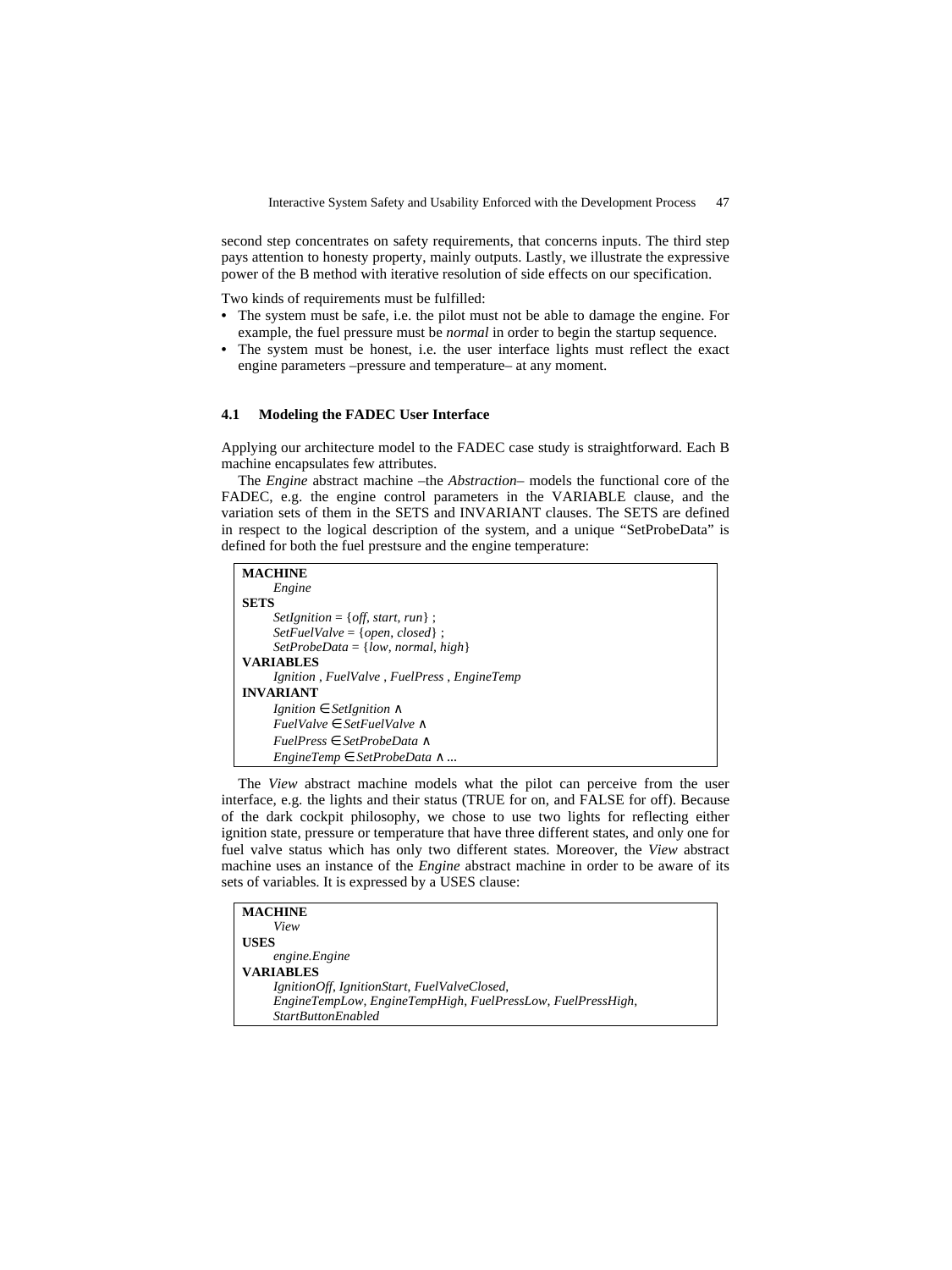| <b>INVARIANT</b>                                                 |
|------------------------------------------------------------------|
| IgnitionOff, IgnitionStart $\in$ BOOL $\times$ BOOL $\wedge$     |
| $FuelValveClosed \in BOOL \wedge$                                |
| $EngineeringTempLow, EngineTempHigh \in BOOL \times BOOL \wedge$ |
| $FuelPressLow, FuelPressHigh \in BOOL\times BOOL \wedge$         |
| $StartButtonEnabeled \in BOOL \wedge $                           |

The *Control* abstract machine is the centralized control of the system. So, it does not need to define any functional core nor presentation variables which are already defined in the *Engine* and *View* abstract machines respectively. On the other hand, it must include the sets, the variables and the operations of both instances of *Engine* and *View*:

| <b>MACHINE</b>             |  |  |
|----------------------------|--|--|
| Control                    |  |  |
| <b>INCLUDES</b>            |  |  |
| engine. Engine, view. View |  |  |
|                            |  |  |

The sets, the variables and some of the invariants of the three abstract machines are now precisely defined. We can focus on the INVARIANT clauses that ensure safety.

#### **4.2 Safety Requirements**

The first requirement of the FADEC is safety. For instance, the start mode must not be used if the fuel pressure is not *normal*. This property must always be satisfied. In B, this requirement may be enforced with an INVARIANT clause that applies on the variables *Ignition* and *FuelPress*. The *Engine* abstract machine which represents the system functional core is responsible for it, with the following B expression:

<sup>¬</sup> *(Ignition = start* ∧ *FuelPress* ≠ *normal)* 

We do not pay attention to what action is done. We only focus on the fact that never abnormal fuel pressure may be observed when startup is processing. In the semantics of B, the invariant must equal true at the initialization of the abstract machine, at the beginning and at the end of any operation. Note that the substitutions of the initialization as well as the operations are assumed to be executed in parallel.

Of course, the startup operation of the engine must satisfy this invariant, so the operation is guarded by an ad-hoc precondition PRE that ensures the operation will never be used if the fuel pressure is different from *normal*:

| startup $=$ |                                 |
|-------------|---------------------------------|
| PRE.        | $FuelPress = normal$            |
| <b>THEN</b> | <i>Ignition</i> := <i>start</i> |
| END:        |                                 |

For HCI, what is interesting now is: *Is the user able to make an error?* Whatever the user does, the B specification of the engine machine ensures that it will not be possible to violate the invariant. What about user actions and user interface state now? In our architecture model, the *Control* abstract machine is responsible for user inputs and for functional core actions activation. As a consequence, it must include an instance of the *Engine* abstract machine, and must use its operations within their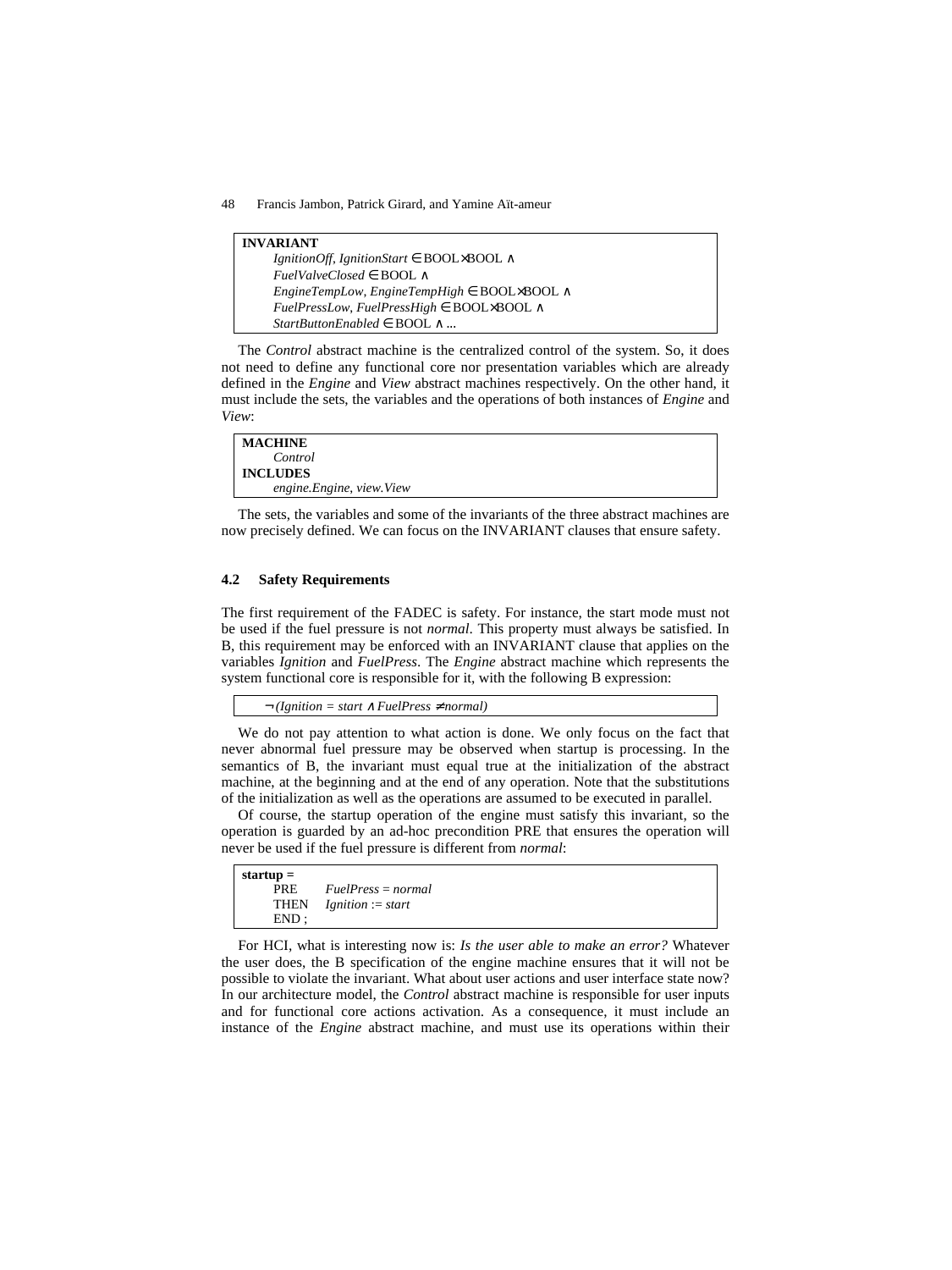specifications. Using B allows propagating the conditions. A new guard can/must be set for the operation used when the pilot presses the startup button. We do not give the engine the responsibility for controls, we propagate this semantic control to the user interface. One basic solution is to guard the activation of the startup button in the *Control* abstract machine by the precondition *engine.FuelPress* = *normal*:

**start\_button\_pressed =**  PRE *engine.FuelPress* = *normal* engine.startup || … END ;

This basic solution suffers from two main drawbacks:

- The redundancy of preconditions is needed by modular decomposition of the B abstract machines
- The pilot's action on the system is blocked without proactive feedback, i.e. the pilot can press the startup button and nothing happens.

A more clever design is to delegate the safety requirements of the functional core to the user interface. In this new design, the user interface startup button is disabled while the startup sequence cannot be initiated for safety reasons. Now the user interface is in charge with the safety requirements of the system. Two modifications are needed:

• The *startup* operation of the *Control* abstract machine is now guarded by the state of the startup button:

*view.StartButtonEnabled* = **TRUE**

The invariant must ensure that the startup button is disabled when the fuel pressure is not normal and enabled otherwise:

```
 ( (engine.FuelPress = normal ∧ view.StartButtonEnabled = TRUE) ∨
(engine.FuelPress ≠ normal ∧ view.StartButtonEnabled = FALSE) )
```
The B semantics –and the *Atelier B* tool– checks for the validity of these assertions, and ensures for the compatibility of all abstract machines operations. Our software is now assumed not to allow the pilot doing anything wrong that can damage the turbojet engine.

#### **4.3 Usability Requirements**

Honesty is a well known property in user interfaces [23]. In safety critical systems, system honesty is crucial because user actions depend on the user capacity to evaluate the state of the system correctly. This point assumes the displayed state **is** the state of the actual system. Ensuring user interface honesty requires the specification to prove that the system state –represented by *Engine* variables– is always reflected in the pilot interface –represented by *View* variables. Like safety requirements, this requirement stands for an *always true* invariant.

It seems conspicuous that the honesty property must be stipulated in the INVARIANT clause of the *View* abstract machine. However, updates of the *Engine* and *View* variables are achieved in parallel by the operations of the *Control* abstract machine,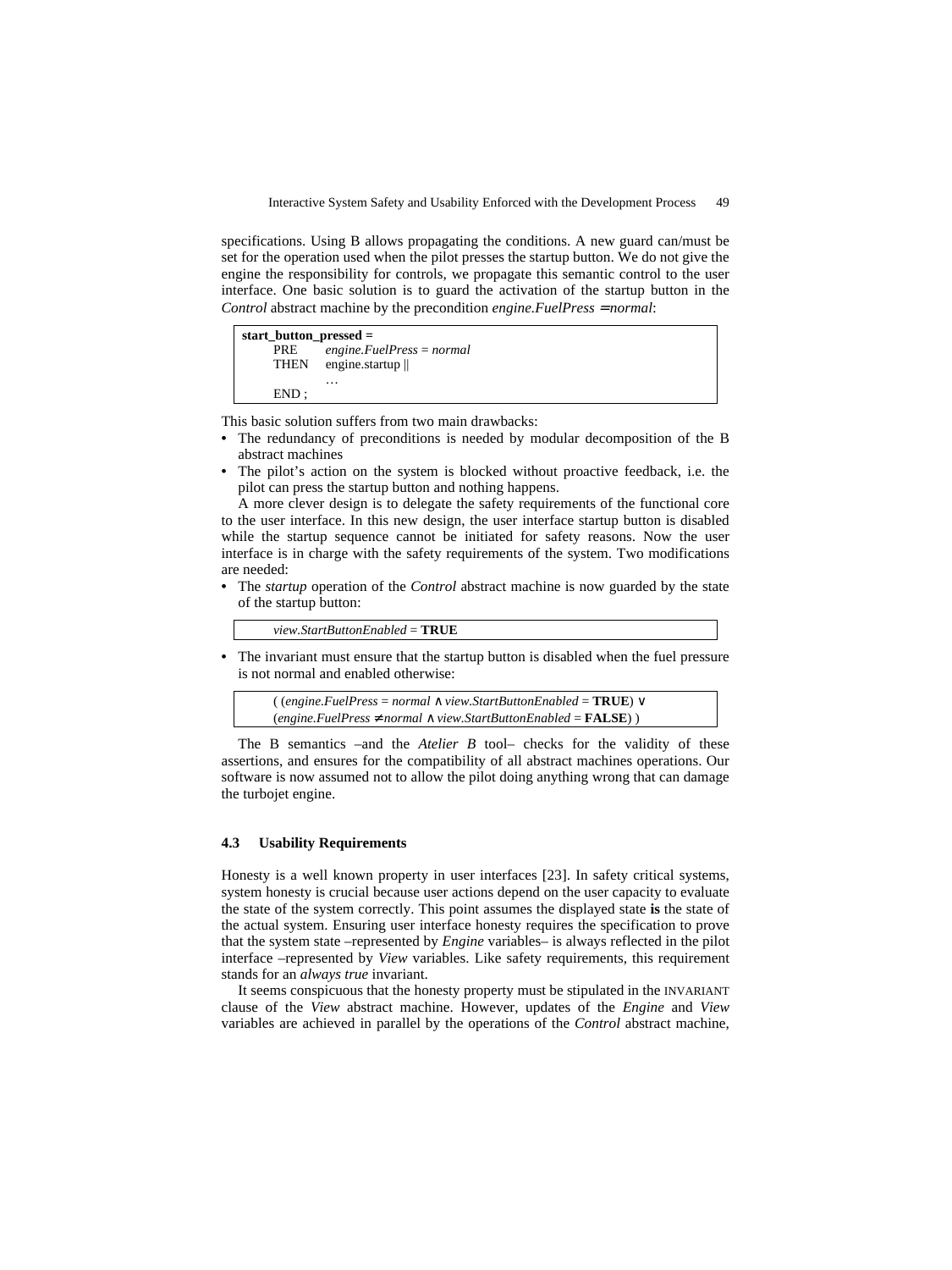because of the B semantics constraints –quoted in the §3.1. As a result, it is impossible to get the *Engine* variables update **before** the *View* variables update. As a consequence, the honesty property must be stipulated in the INVARIANT clause of the *Control* abstract machine only. For example, the light *FuelValveClosed* must be *on* only when the fuel valve is closed. We can express it by an exhaustive invariant that gives the two right solutions:

```
 ( (engine.FuelValve = closed ∧ view.FuelValveClosed = TRUE) ∨
(engine.FuelValve ≠ closed ∧ view.FuelValveClosed = FALSE) )
```
Our software architecture model assumes that the *Control* abstract machine really acts. So, the operation of the *Control* abstract machine*,* which is used when the pilot presses the close button, i.e. the *close\_fuel\_button\_pressed* action, must update both the *Engine* state and the *View* state:

| close fuel button pressed $=$ |                                         |
|-------------------------------|-----------------------------------------|
| <b>BEGIN</b>                  |                                         |
| engine.close_fuel $\parallel$ |                                         |
|                               | view.update_ui(engine.Ignition, closed, |
|                               | engine.FuelPress, engine.EngineTemp,    |
|                               | view.StartButtonEnabled                 |
| END:                          |                                         |

Another consequence is that the operation of the *View* abstract machine must properly update the variable:

| update ui (ignition, fuel_valve, fuel_press, engine_temp, start_button_enabled) = |                                                                    |  |  |
|-----------------------------------------------------------------------------------|--------------------------------------------------------------------|--|--|
| <b>PRE</b>                                                                        |                                                                    |  |  |
|                                                                                   | ignition $\in$ SetIgnition $\wedge$                                |  |  |
|                                                                                   | fuel valve $\in$ SetFuelValve $\wedge$                             |  |  |
|                                                                                   | engine_temp $\in$ SetProbeData $\wedge$                            |  |  |
|                                                                                   | fuel press $\in$ SetProbeData $\wedge$                             |  |  |
|                                                                                   | start button enabled $\in$ <b>BOOL</b>                             |  |  |
| <b>THEN</b>                                                                       |                                                                    |  |  |
|                                                                                   | ANY fvc WHERE                                                      |  |  |
|                                                                                   | fvc $\in$ <b>BOOL</b> $\wedge$                                     |  |  |
|                                                                                   | ((fuel valve = closed) $\Rightarrow$ (fvc = <b>TRUE</b> )) $\land$ |  |  |
|                                                                                   | ((fuel valve $\neq$ closed) $\Rightarrow$ (fvc = <b>FALSE</b> ))   |  |  |
|                                                                                   | THEN                                                               |  |  |
|                                                                                   | $FuelValveClosed := fvc$                                           |  |  |
|                                                                                   | $END \parallel $                                                   |  |  |
| END                                                                               |                                                                    |  |  |

#### **4.4 Specificity of Asynchronous Systems**

In critical systems such as the FADEC, some parts of the system change without any interaction with the user. For example, a probe whose control is obviously outside of the system updates the fuel pressure. A real-time kernel is in charge of interrogating every probe and sending responses to the whole system. In our analysis, the real-time kernel is out of our scope. Nevertheless, its entry point into our system must be defined. We propose to manage the aircraft in a way that is symmetric to the user. As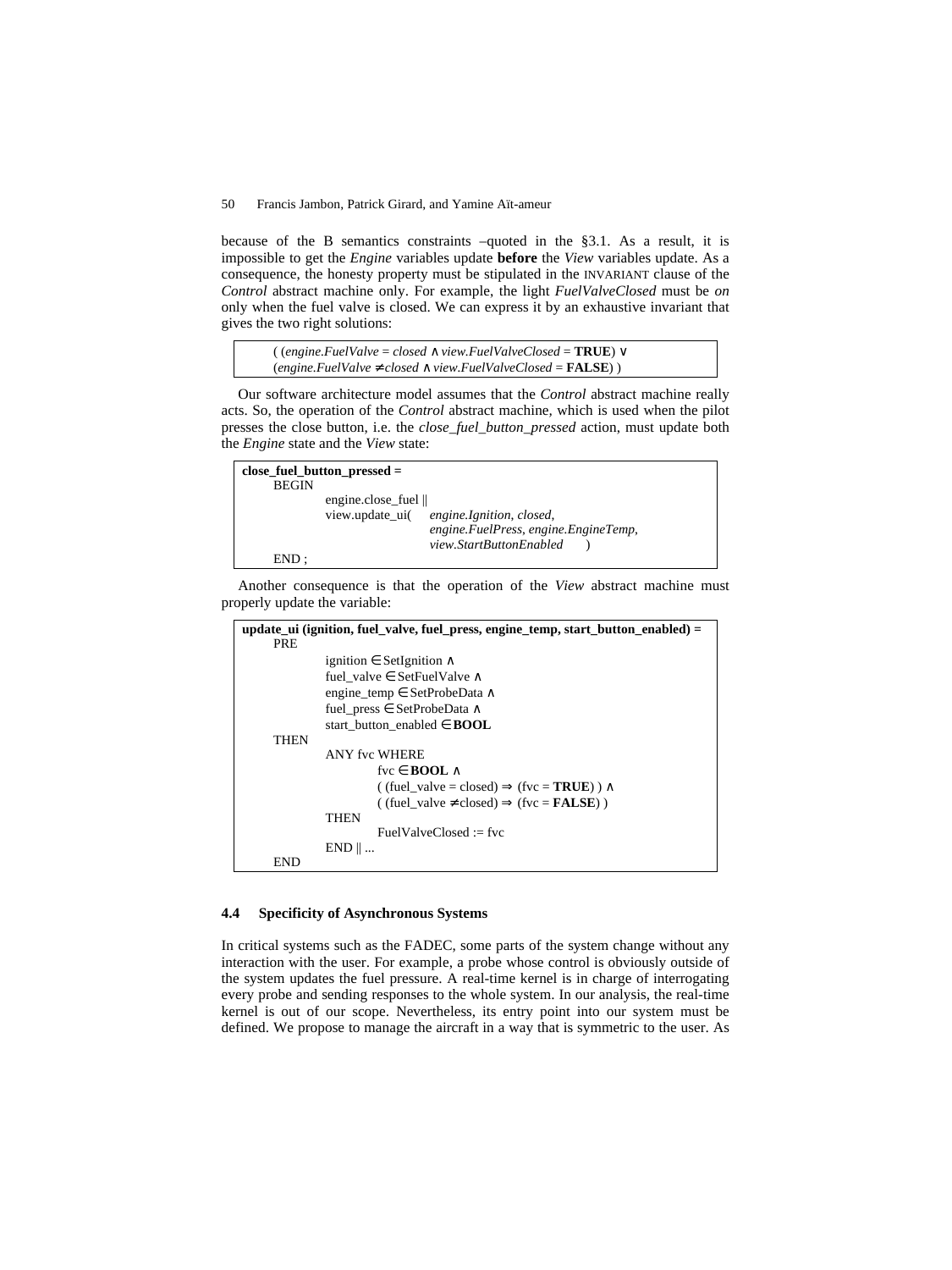stated in figure 1, it is controlled by the *Engine* abstract machine. When events are initiated by the aircraft power plant, their entry point is the *Control* abstract machine. So doing, the *Control* is completely in charge of updating the internal state – functional core– and the external state of the application –view. More, it can also ensure that the state of interaction is also correct.

Because we were focusing on HCI, we did not really pay attention to this side of the application. In our sense, one of the most interesting result of our study is the following: the B method helped us to discover a hazardous but important side-effect. The automatic prover detected a problem with fuel pressure invariant as soon as we introduced the action that updates this pressure into the functional core: on the one hand, the fuel pressure must be normal during the startup sequence, otherwise, the pilot cannot press the start button. On the other hand, if the fuel pressure falls down when the *Engine* abstract machine is in start mode, the turbojet engine must stop. We did not take this case into account. Fortunately, the B semantics does not allow this. Therefore, the *Engine* abstract machine must be enhanced:

```
update_fuel_press (fuel_data) = 
     PRE fuel_data ∈ SetProbeData
     THEN 
              FuelPress := fuel_data || 
              SELECT Ignition = start ∧ fuel_data ≠ normal
              THEN Ignition := off 
              END 
     END ;
```
As a result, the *Control* abstract machine must update the *View* accordingly:



### **5 Conclusion**

A previous work [13, 14] show that the B language can be used to specify WIMP interactive systems and ensure usability properties. This work shows that the B method can enforce safety and usability in a process-control interactive system with asynchronous behavior. Moreover, this study covers specification and design topics: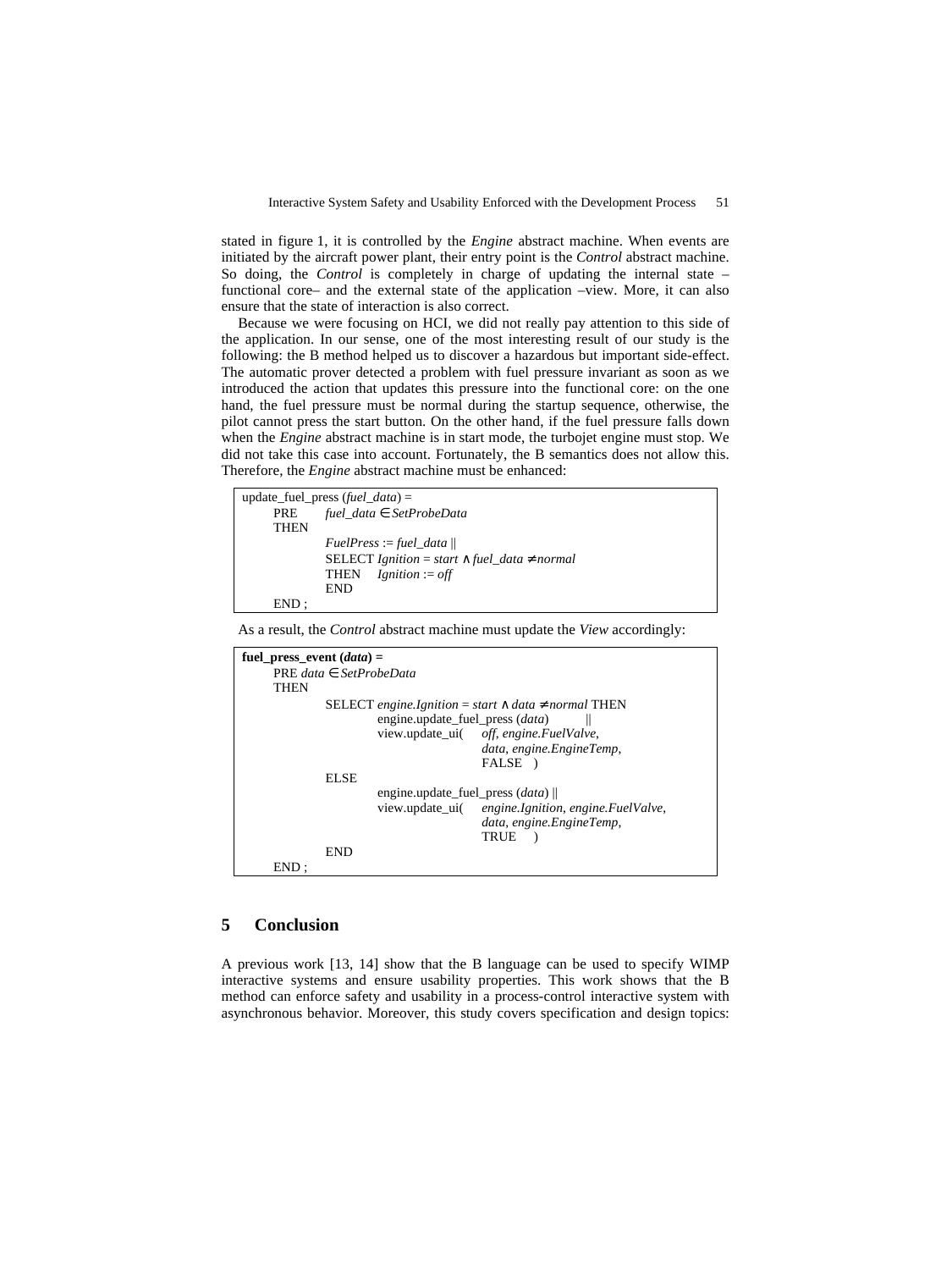we define a new software architecture model, that allows an actual instantiation with the B method, and we describe an empiric method for modeling safety-critical interactive systems in B. Four points may be enlightened:

- − safety and usability are ensured by using invariant that are relatively easy to find from the non formal description of the system behavior,
- − incremental development can be achieved with this method, which is particularly suitable in HCI domain,
- using the B tool is very helpful for ensuring specification completeness, as we discovered during our analysis,
- the modules and then the whole specification may be completely validated thanks to the prover, in a whole automated way.

At the end of the last step, the specification must be considered as safe respect with to the requirements –safety and usability.

This work is a second step towards a real method for specifying, designing and implementing interactive systems with the B method. The perspectives are numerous. First, we need to use the B refinement theory to implement the specifications we realized. This step, which has already been initiated, will lead us to pay a particular attention to the connections with user interface toolkits. Then, a more exhaustive study must be accomplished to evaluate what properties may be enforced using the B language, and what properties cannot. This will then allow us to design a safety critical system with the collaboration of a set formal methods to avoid limitations among each methods.

#### **Acknowledgements**

We thank Hervé BRANLARD and Joël MITARD for their documentation about operational FADEC procedures, and Sylvie FERRÉS for the English review.

### **References**

- 1. Scapin, D.L. and Pierret-Golbreich, C. Towards a method for task description : MAD in *Working with display units, edited by L. Berliguet and D. Berthelette.* Elsevier Science Publishers, North-Holland, 1990. pp. 371-380.
- 2. Hix, D. and Hartson, H.R. *Developping user interfaces: Ensuring usability through product & process*. John Wiley & Sons, inc., Newyork, USA, 1993.
- 3. Card, S., Moran, T. and Newell, A. *The Psychology of Human-Computer Interaction*. Lawrence Erlbaum Associates, 1983, 280 p.
- 4. Duke, D.J. and Harrison, M.D. Abstract Interaction Objects. *Computer Graphics Forum*. 12, 3 (1993), pp. 25-36.
- 5. Paternò, F. A Theory of User-Interaction Objects. *Journal of Visual Languages and Computing*. 5, 3 (1994), pp. 227-249.
- 6. Paternò, F. and Faconti, G.P. On the LOTOS use to describe graphical interaction in *.* Cambridge University Press, 1992. pp. 155-173.
- 7. Palanque, P. *Modélisation par Objets Coopératifs Interactifs d'interfaces homme-machine dirigées par l'utilisateur*. PhD Université de Toulouse I, Toulouse, 1992, 320 p.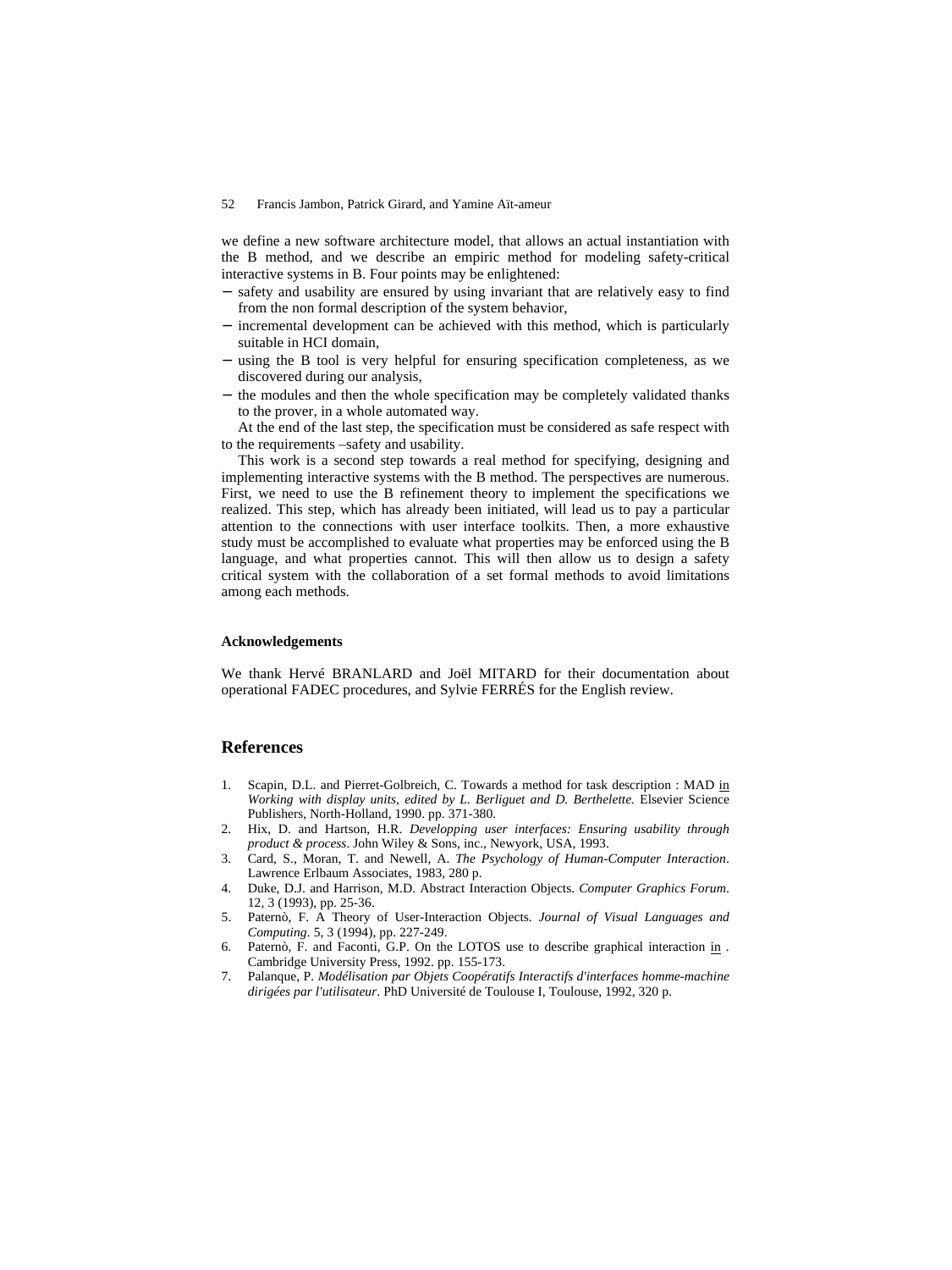- 8. Brun, P. XTL: a temporal logic for the formal development of interactive systems in *Formal Methods for Human-Computer Interaction, edited by P. Palanque and F. Paternò.* Springer-Verlag, 1997. pp. 121-139.
- 9. Abowd, G.D., Wang, H.-M. and Monk, A.F. A Formal Technique for Automated Dialogue Development, in *Proc. DIS'95, Design of Interactive Systems* (Ann Arbor, Michigan, August 23-25, 1995), ACM Press, pp. 219-226.
- 10. Abrial, J.-R. *The B Book: Assigning Programs to Meanings*. Cambridge University Press, 1996, 779 p.
- 11. Lano, K. *The B Language Method: A guide to practical Formal Development*. Springer, 1996.
- 12. Steria Méditerranée. Atelier B in 1997.
- 13. Aït-Ameur, Y., Girard, P. and Jambon, F. A Uniform approach for the Specification and Design of Interactive Systems: the B method, in *Proc. Eurographics Workshop on Design, Specification, and Verification of Interactive Systems (DSV-IS'98)* (Abingdon, UK, 3-5 June, 1998), Proceedings, pp. 333-352.
- 14. Aït-Ameur, Y., Girard, P. and Jambon, F. Using the B formal approach for incremental specification design of interactive systems in *Engineering for Human-Computer Interaction, edited by S. Chatty and P. Dewan.* Kluwer Academic Publishers, 1998. Vol. 22, pp. 91-108.
- 15. Dijkstra, E. *A Discipline of Programming*. Prentice Hall, Englewood Cliff (NJ), USA, 1976.
- 16. Campos, J.C. and Harrison, M.D. Formally Verifying Interactive Systems: A Review, in *Proc. Eurographics Workshop on Design, Specification and Verification of Interactive Systems (DSV-IS'97)* (Granada, Spain, 4-6 June, 1997), Springer-Verlag, pp. 109-124.
- 17. Palanque, P., Bastide, R. and Sengès, V. Validating interactive system design through the verification of formal task and system models, in *Proc. IFIP TC2/WG2.7 Working Conference on Engineering for Human-Computer Interaction (EHCI'95)* (Grand Targhee Resort (Yellowstone Park), USA, 14-18 August, 1995), Chapman & Hall, pp. 189-212.
- 18. Lauridsen, O. Systematic methods for user interface design, in *Proc. IFIP TC2/WG2.7 Working Conference on Engineering for Human-Computer Interaction (EHCI'95)* (Grand Targhee Resort (Yellowstone Park), USA, 14-18 August, 1995), Chapman & Hall, pp. 169-188.
- 19. Paternò, F. and Mezzanotte, M. Formal verification of undesired behaviours in the CERD case study, in *Proc. IFIP TC2/WG2.7 Working Conference on Engineering for Human-Computer Interaction (EHCI'95)* (Grand Targhee Resort (Yellowstone Park), USA, 14-18 August, 1995), Chapman & Hall, pp. 213-226.
- 20. Brun, P. and Jambon, F. Utilisation des spécifications formelles dans le processus de conception des Interfaces Homme-Machine, in *Proc. Journées Francophones sur l'Ingénierie de l'Interaction Homme-Machine (IHM'97)* (Poitiers-Futuroscope, 10-12 septembre, 1997), Cépaduès Éditions, pp. 23-29.
- 21. Goldberg, A. *Smalltalk-80: The Interactive Programming Environment*. Addison-Wesley, 1984.
- 22. Coutaz, J. PAC, an Implementation Model for the User Interface, in *Proc. IFIP TC13 Human-Computer Interaction (INTERACT'87)* (Stuttgart, September, 1987), North-Holland, pp. 431-436.
- 23. Gram, C. and Cockton, G. *Design Principles for Interactive Software*. Chapman & Hall, 1996, 248 p.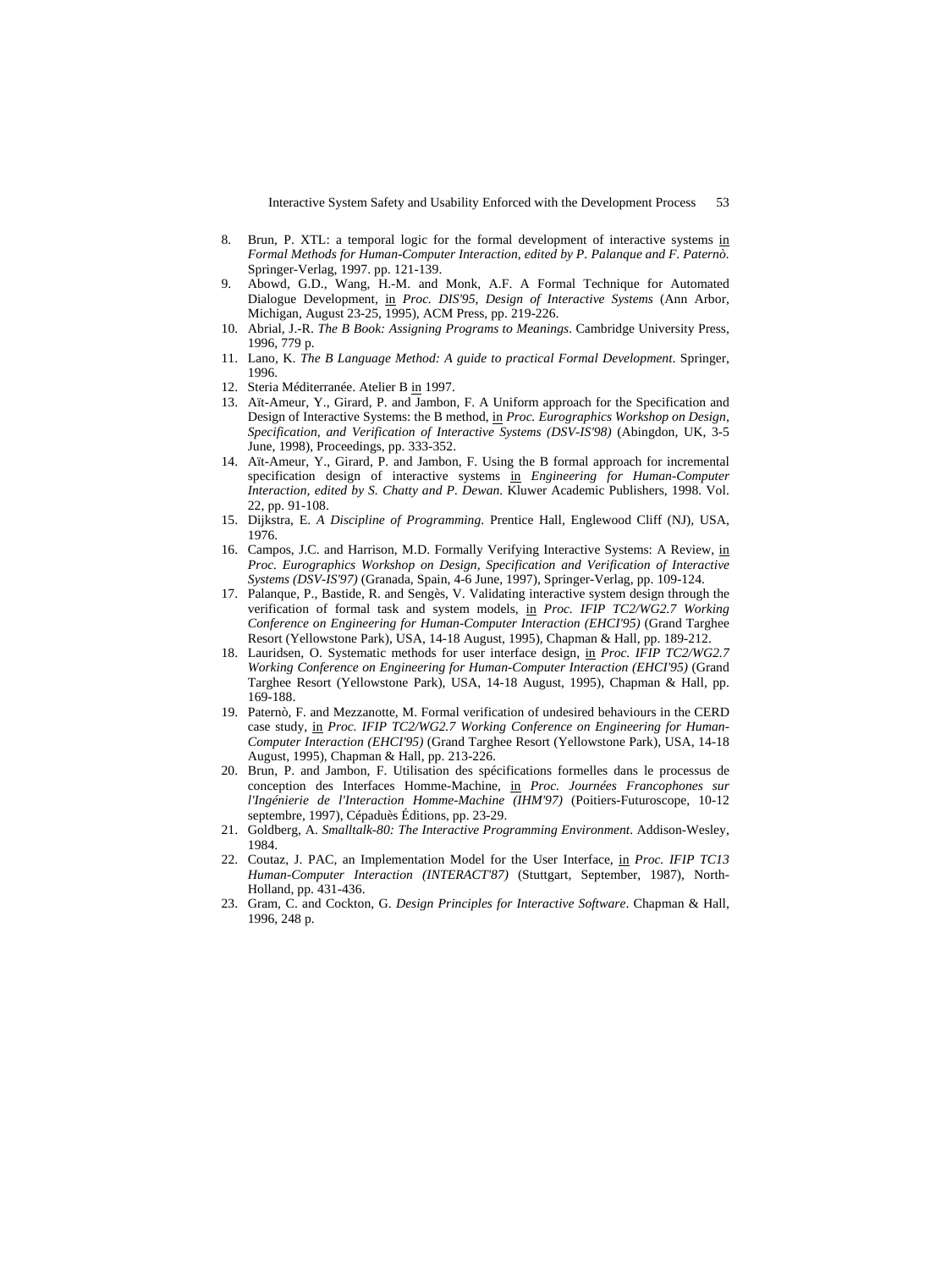### **Discussion**

*J. Williams:* An observation: your manner of modeling seems similar to Jose Campos at The university of York. He uses a combination of theorem proving and model checking.

*F. Jambon:* The use of B offers a highly automated approach to verification. The approach taken by Campos will be investigated further.

*J. Roth:* Seems to need a lot of specification for even a simple user interface.

*F. Jambon:* Full specification for example system from the paper is six pages. We need to choose between simplicity of expression and reasoning power; here we err on the side of reasoning power. However, some real systems have been successfully specified in B including the Paris Metro control system. In addition, the verified design has proven safety properties.

*P. Van Roy:* In the specification you have an abstraction of the engine. How do you ensure correspondence between the abstraction and the engine itself?

*F. Jambon:* That is the subject of another talk. Briefly, there is an interface between the secure verified code and the insecure elements not coded in B. One approach is to have a state machine at either end of each engine operation. This is unverified code so it can't be effectively reasoned about and we test it instead.

*N. Graham:* Your CAV architecture looks similar to some very early architectures for interactive systems, having inputs trigger outputs directly. Is the design of the architecture motivated by the idea that this is appropriate to the problem domain, or to make it easy or possible to model the system using B?

*F. Jambon:* It was forced on us by the B theorem prover. The architecture is problematic because the control component tends to acquire all the functionality of a PAC control and an MVC control so it's quite large. However the one advantage of the architecture is that it is fully symmetrical.

*L. Bass:* The only way the control passes information to the user is through the aircraft? Can the abstraction communicate directly with the user?

*F. Jambon:* This is forced on us by the B modeling notation. It limits the kind of systems we can model but gives us provable safety.

*L. Bass:* If you replace the airplane with a database for example this model wouldn't work, would it?

*F. Jambon:* No, not unless the database actively provided status updates. There's an inherent assumption that the abstraction is dynamic.

*J. Coutaz:* It appears we could have an input component between the user and the control and a functional core adapter between the plane and the control, then you'd have sort of a "micro-arch".

*F. Jambon:* Yes, there are multiple interfaces so it sort of looks like that.